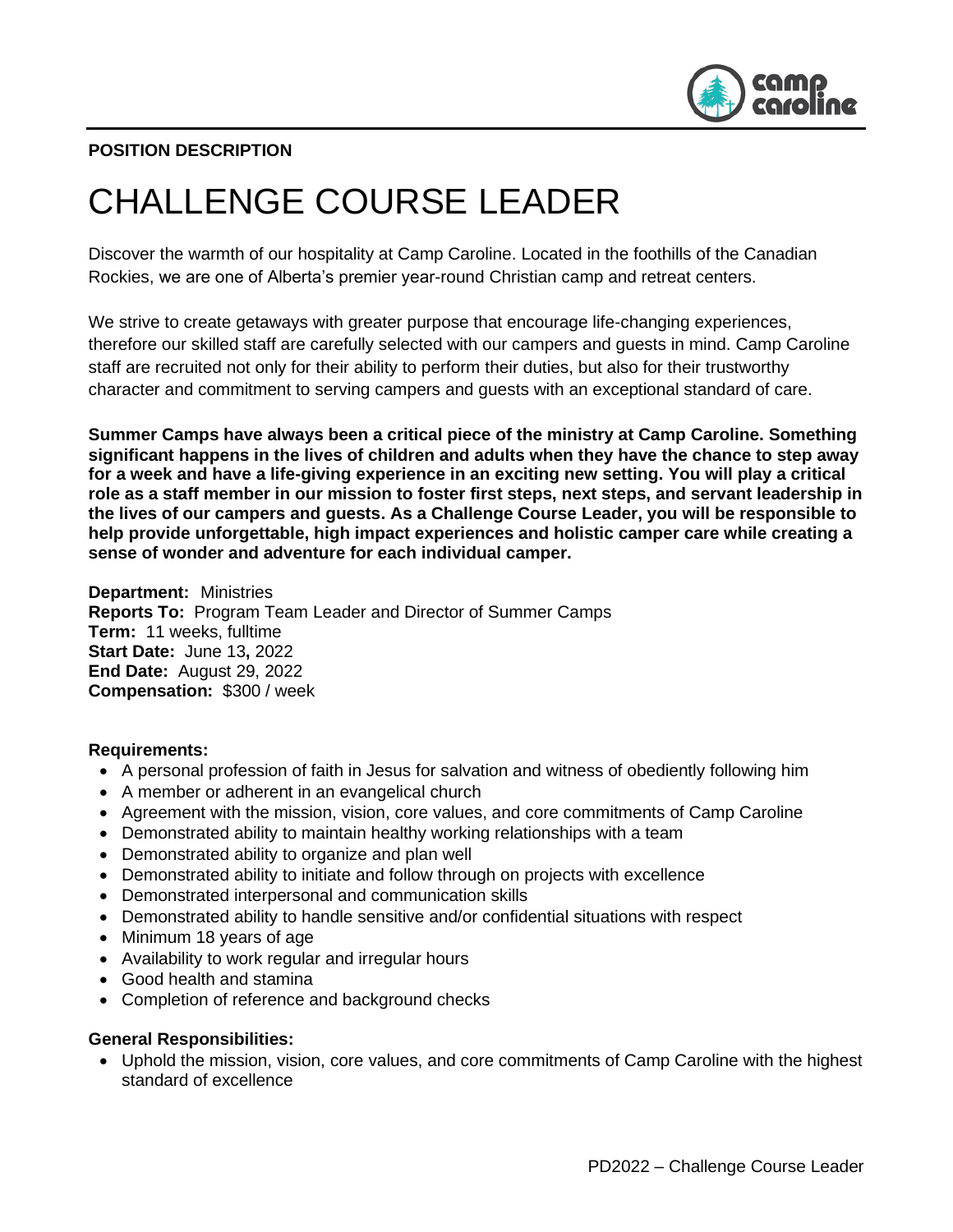

- Uphold Camp Caroline policies and adhere to policies, best practices, and principles related to standards of service care as established by recognized authorities
- Assist in nurturing the spiritual atmosphere of Camp Caroline for campers, guests, and staff
- Develop a welcoming atmosphere and safe environment for campers, guests, and staff
- Anticipate and attend to camper and guest's service needs

## **Challenge Course Leader Responsibilities:**

- **Main Purpose**: To lead campers in the faith journey of becoming a disciple of Jesus Christ, accepting each one at whatever place they may be at spiritually, and helping them grow closer to Jesus Christ through encouraging them in:
	- First Steps Beginning a life-long journey with Jesus
	- Next Steps Following Jesus faithfully
	- Servant Leadership Exemplifying Jesus' love and concern for others
- Attend 'Challenge Course Certification' training, with certified instructor
- Plan and lead the Challenge Course activity program (climbing wall, high ropes course, giant swing, zipline) in a manner that emphasizes safety first, individual challenge and accomplishment second, group participation and encouragement third, with counsellor/camper relationship building and spiritual application mixed throughout
- Adapt Challenge Course programming as needed to be applicable for grade camps, family camps, and day camps
- Take responsibility for the safety of campers and staff at the wall, ropes course, swing, and zipline
- Model and promote the responsible use of the wall, ropes course, swing, zipline and their associated equipment
- Train summer staff to belay, and supervise while they are belaying
- Train summer staff to safely receive guests at the zipline
- Include a rules, safety, and training briefing for every group at the beginning of each session
- Incorporate spiritual application during all sessions. This is can take place at the beginning, middle, or end of the session as an applicable lesson to the activity.
- Support, train, and give leadership opportunities to summer staff, Leads, and volunteers assigned to the wall, ropes course, swing, and zipline
- Work in cooperation and conjunction with the other Challenge Course Leaders
- Keep neat and accurate records as required:
	- daily inspection of the wall, ropes course, swing, zipline, and equipment
	- monthly inspection of the wall, ropes course, swing, zipline, and equipment
- Maintain and repair the wall, ropes course, swing, zipline, and all associated equipment as needed
- Secure the wall, ropes course, swing, and zipline when not in use
- Continue to help develop the wall, ropes course, swing, and zipline policies and procedures manuals
- Provide up-to-date and accurate records of the operation of each Challenge Course element, and track and store these records as instructed
- Communicate any concerns with elements, weather, or schedule to the Program Team Leader and Director of Summer Camps
- Keep the Challenge Course areas and equipment storage neat, clean, and orderly
- Take inventory of all Challenge Course equipment and supplies at the beginning and end of summer

## **Summer Camp Responsibilities:**

- Participate fully in summer staff training, events, and chapels
- Regularly look for ways to extend hospitality and care to campers and guests
- Work consistently to keep Camp Caroline clean and guest ready